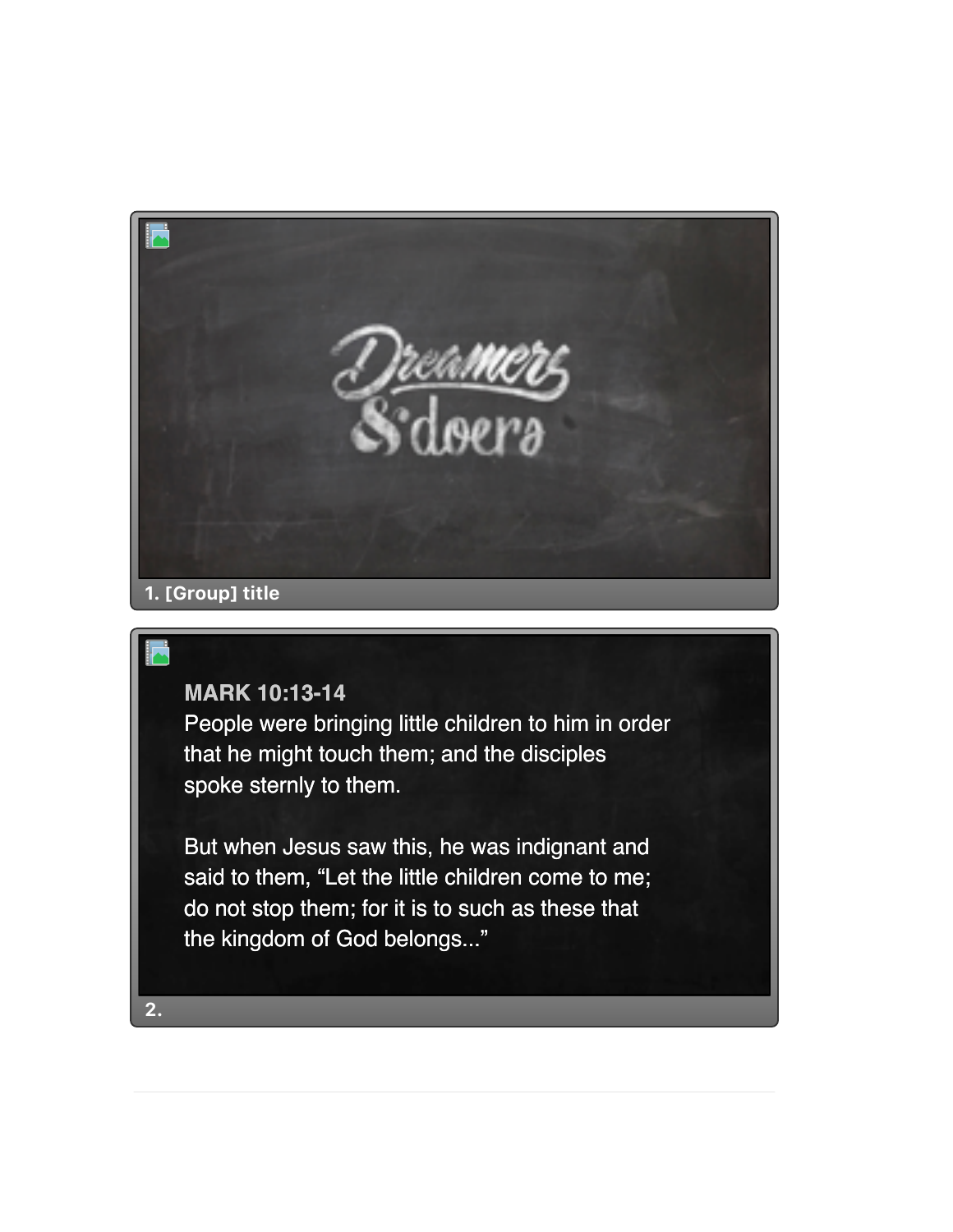

From first to last, and not merely in the epilogue, Christianity is eschatology [simply put, "the study of last things" AKA, the restoration of all things], is hope, forward looking and forward moving, and *therefore also revolutionizing and transforming the present."*

-Jürgen Moltmann

**4. title2**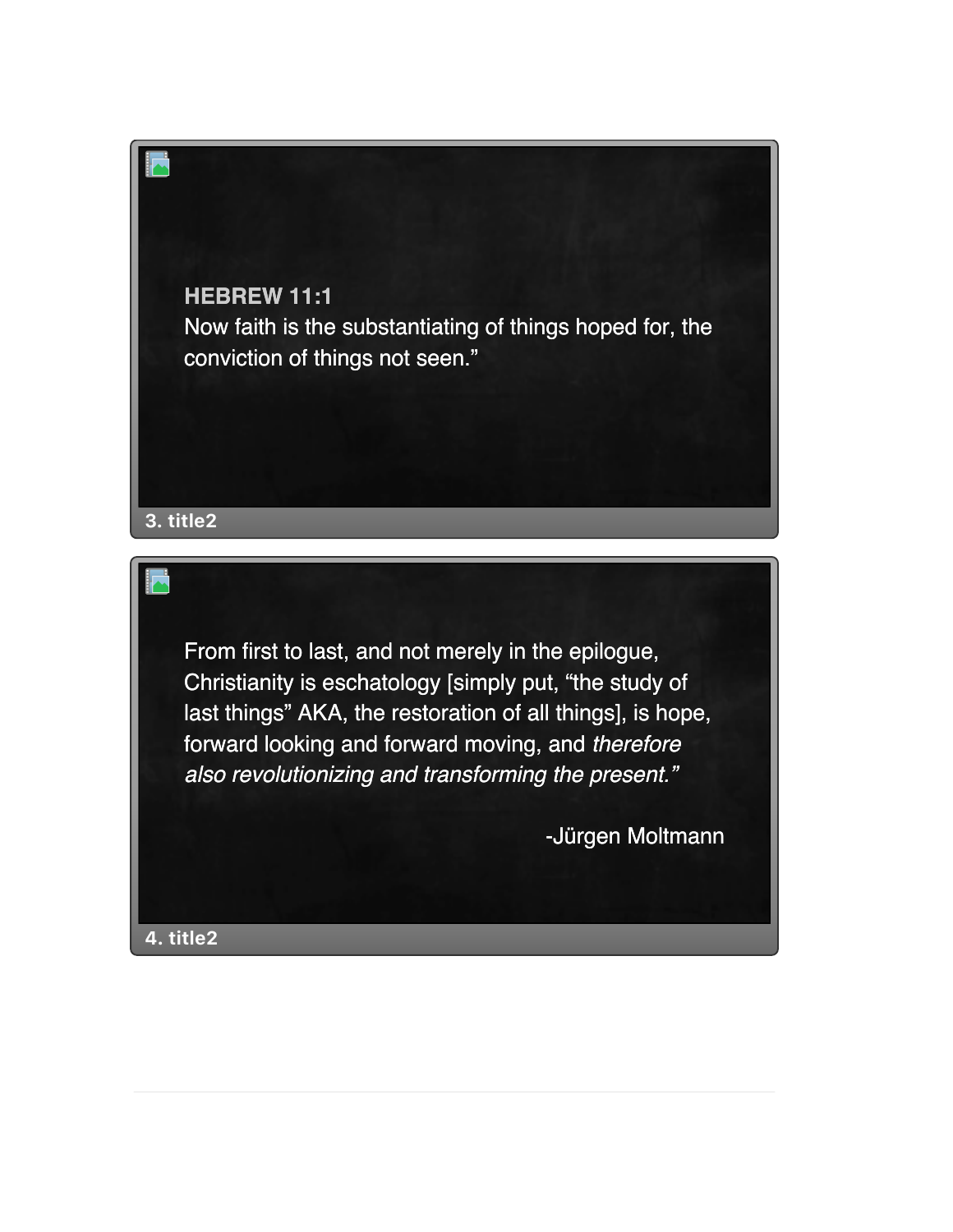## **MICAH 4:3**

They shall beat their swords into plowshares, and their spears into pruning hooks; nation shall not lift up a sword against nation, neither shall they learn war anymore.

**5. title2**

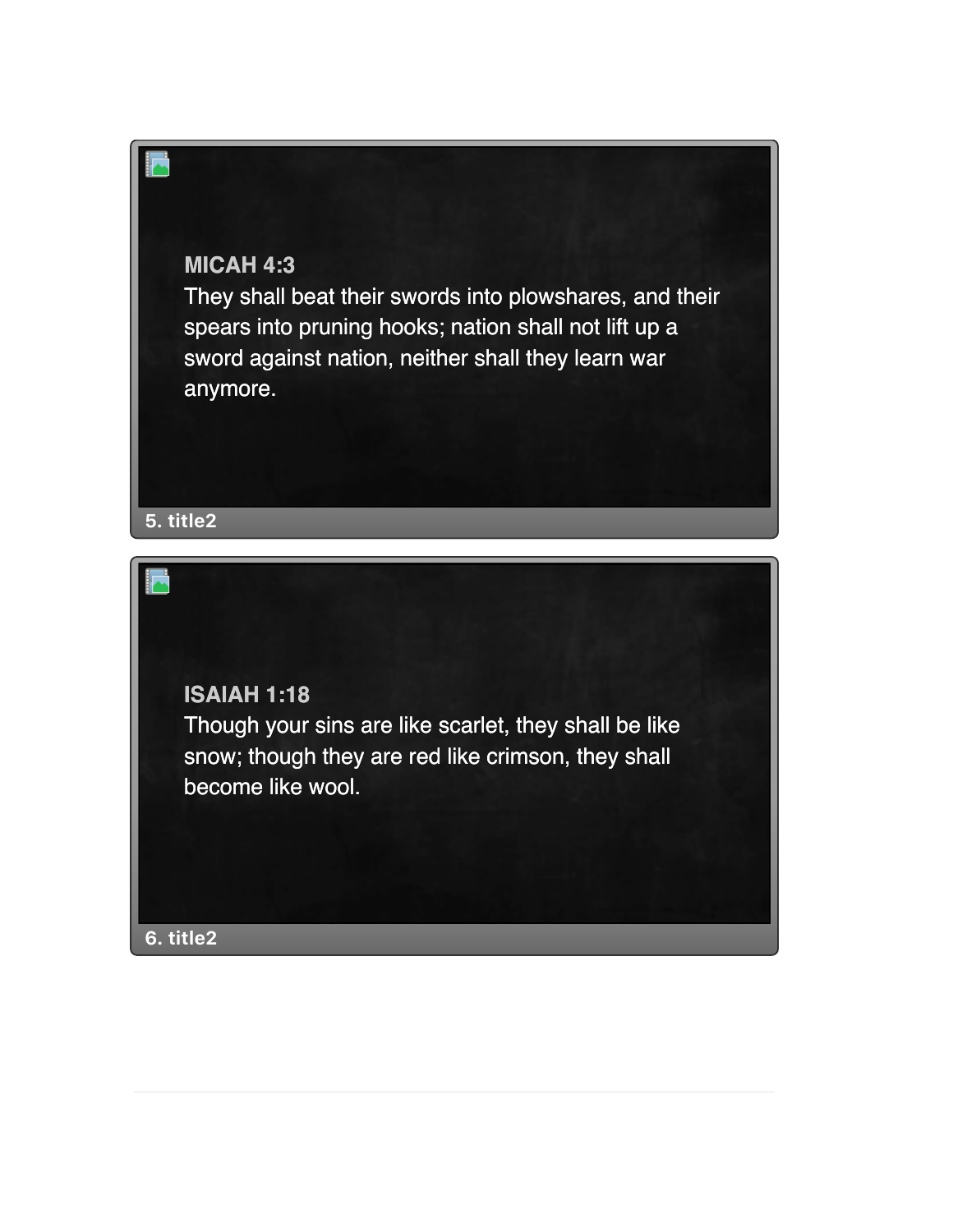## **ISAIAH 61:1-3**

The Spirit of the Lord God is upon me, because the Lord has anointed me; he has sent me to bring good news to the oppressed, to bind up the brokenhearted, to proclaim liberty to the captives, and release to the prisoners... to comfort all who mourn... to give them a garland instead of ashes, the oil of gladness instead of mourning, the mantle of praise instead of a faint spirit.

**7. title2**